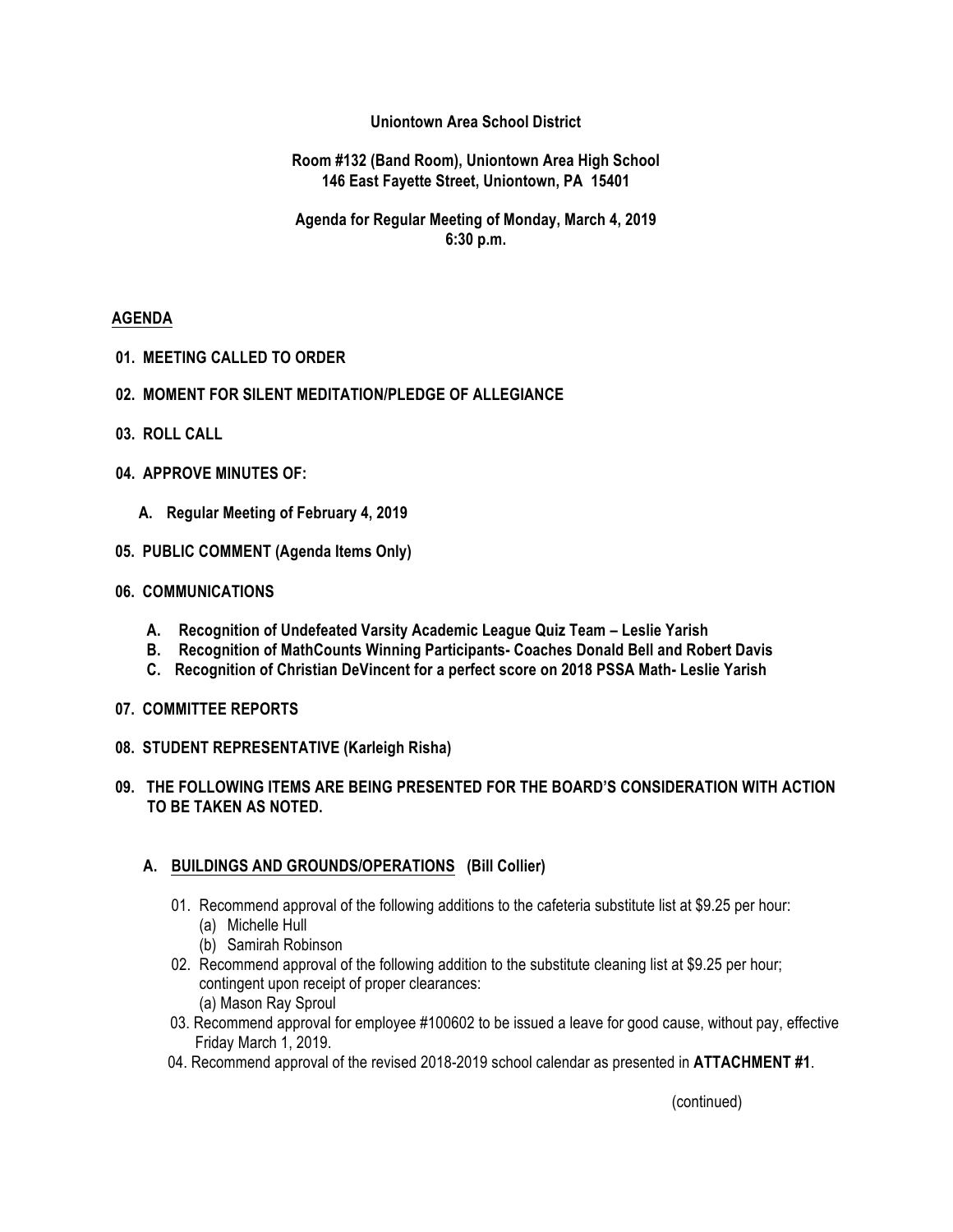05. Recommend approval for the employment of Angela Rodeheaver as a 3 hour cafeteria employee at Wharton Elementary as per the negotiated agreement with The American Federation of State, County, and Municipal Employees, effective January 16, 2019.

# **B. EDUCATION (Kenneth G. Meadows)**

- 01. Recommend approval of In Loco Parentis request(s) as presented in **ATTACHMENT #2.**
- 02. Recommend approval of the 2019 Summer School Program for Uniontown Area High School as presented in **ATTACHMENT #3.**
- 03. Recommend approval of the resignation, due to retirement for Donna L. Kovell effective the last day of the 2018-2019 school term.
- 04. Recommend approval of an intermittent Family Medical Leave for employee #101361 effective February 21,2019.
- 05. **Information Item:** Fayette County Magisterial District Judge may conduct his/her Truancy Hearings at any of the Schools located within their established districts as presented in **ATTACHMENT # 4.**

# **C. FINANCE/PERSONNEL (Thomas W. Gerke)**

- 01. Recommend approval of the following financial statements for January, 2019:
	- (a) General Fund Treasurer's Report
	- (b) Federal Funds Treasurer's Report
	- (c) Budget and Revenue Report
- 02. Recommend approval of payroll for February, 2019.
- 03. Recommend approval for payment of the following bills, authorizing and directing Officers of the Board to issue vouchers for same:
- (a) General Fund (1) Regular ……………………………………………………………............... \$ 854,168.09 (2) U.A.H.S. Construction Fund…………………………………………….............. \$ 0.00 (b) Cafeterias …………………………………………………………….………… \$ 74,105.87 (c) Federal Funds (1) Title I & Title II …………………………………………………………………….. \$ 1,981.56 04. Recommend approval of the 2018 Unpaid Per Capita Tax Totals as presented in **ATTACHMENT #5.** 05. Recommend approval of the 2018 Additional Per Capita Tax Exonerations in **ATTACHMENT #6.** 06. Recommend approval of the continuing agreement with Certified Public Accountants, McClure & Wolf,
- LLP for the years ended June 20, 2019, 2020, 2021, 2022 and 2023 as presented in **ATTACHMENT #7.**

## **D. POLICY/PROCEDURE (Terry L. Dawson)**

 01. Recommend approval of the District Wide Parent and Family Engagement Policy as presented In **ATTACHMENT #8.** Note: This policy remains consistent with section 1118 of the Elementary and Secondary Education Act to have meaningful consultations with parents of children in Title I schools.